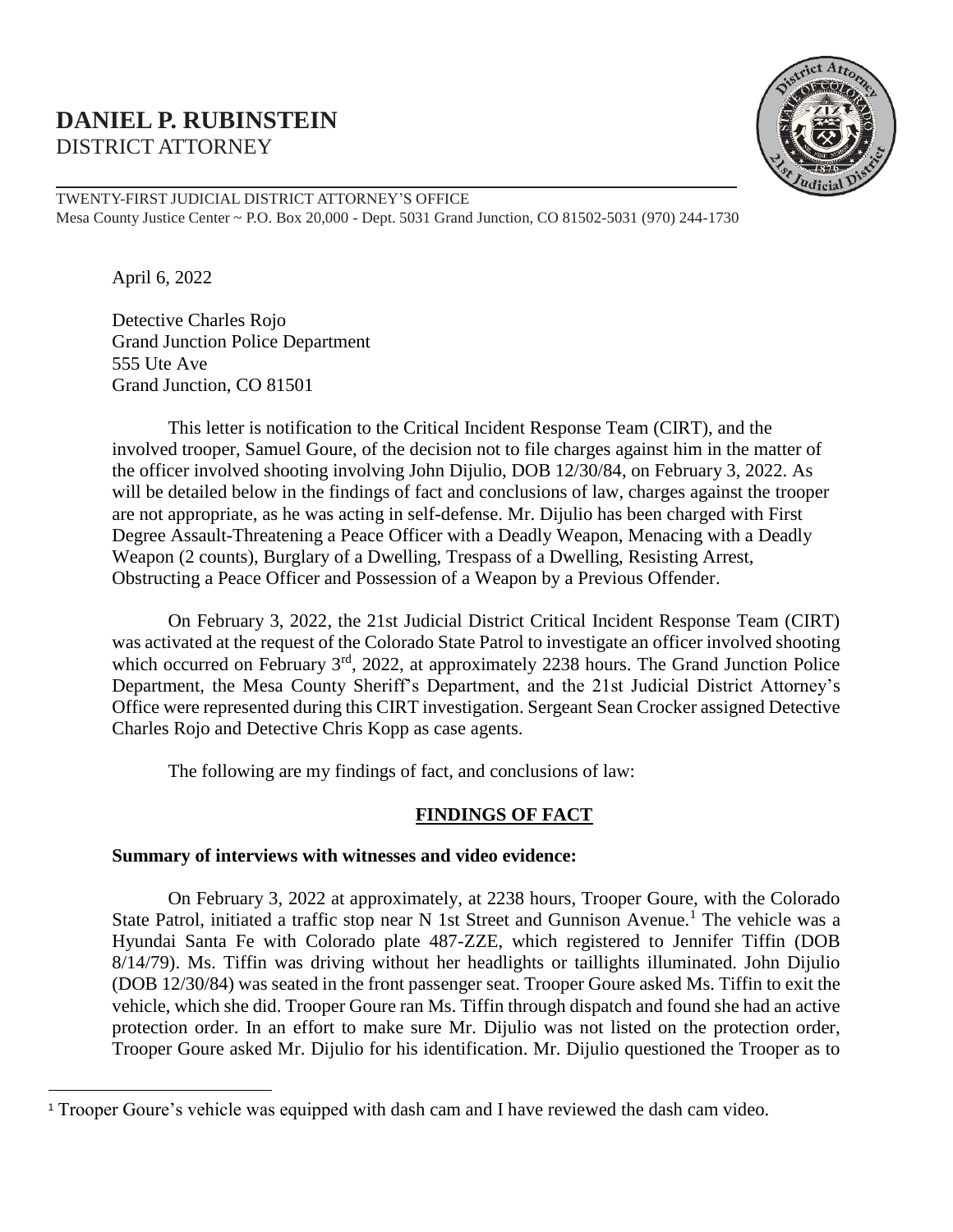why his identification was needed and it seemed as though he did not want to produce it. Trooper Goure asked Mr. Dijulio to exit the vehicle, which he did. Ms. Tiffin was requested to return to the driver seat, which she did.

Trooper Goure relayed the information he obtained about Mr. Dijulio to dispatch and described that Mr. Dijulio seemed to become more nervous and fidgety. He was shuffling through his pockets and retrieved a lighter. He continued to search through his pockets. Trooper Goure recalls telling Mr. Dijulio to remove his hands from his pockets, and that can be heard on the audio from his dashcam. Trooper Goure could see a knife clipped in his pocket. He requested and obtained consent to remove it. Trooper Goure removed the knife and placed it on the hood of the Hyundai. At this point, dispatch advised Trooper Goure that Mr. Dijulio had active warrants for his arrest, including a felony with no bond, and a failure to appear misdemeanor assault warrant, with a bond of \$750. Trooper Goure was listening to dispatch with an earpiece, so Mr. Dijulio was unable to hear what dispatch was telling him.

As Trooper Goure was hearing about the warrants, he started to recall that he had heard about Ms. Dijulio having a history of violence and assaults on peace officers from a prior case he had investigated. Mr. Dijulio was telling Trooper Goure about some drama occurring in his life and how he could not go to jail that night. Trooper Goure and Mr. Dijulio were on the passenger side of the Hyundai when Trooper Goure advised Mr. Dijulio of his warrants. Mr. Dijulio said he would not comply with Trooper Goure, nor go to jail.

Mr. Dijulio then "bladed" his right side towards Trooper Goure, put his hand inside his jacket, produced a black handgun from his pocket and pointed it at Trooper Goure.

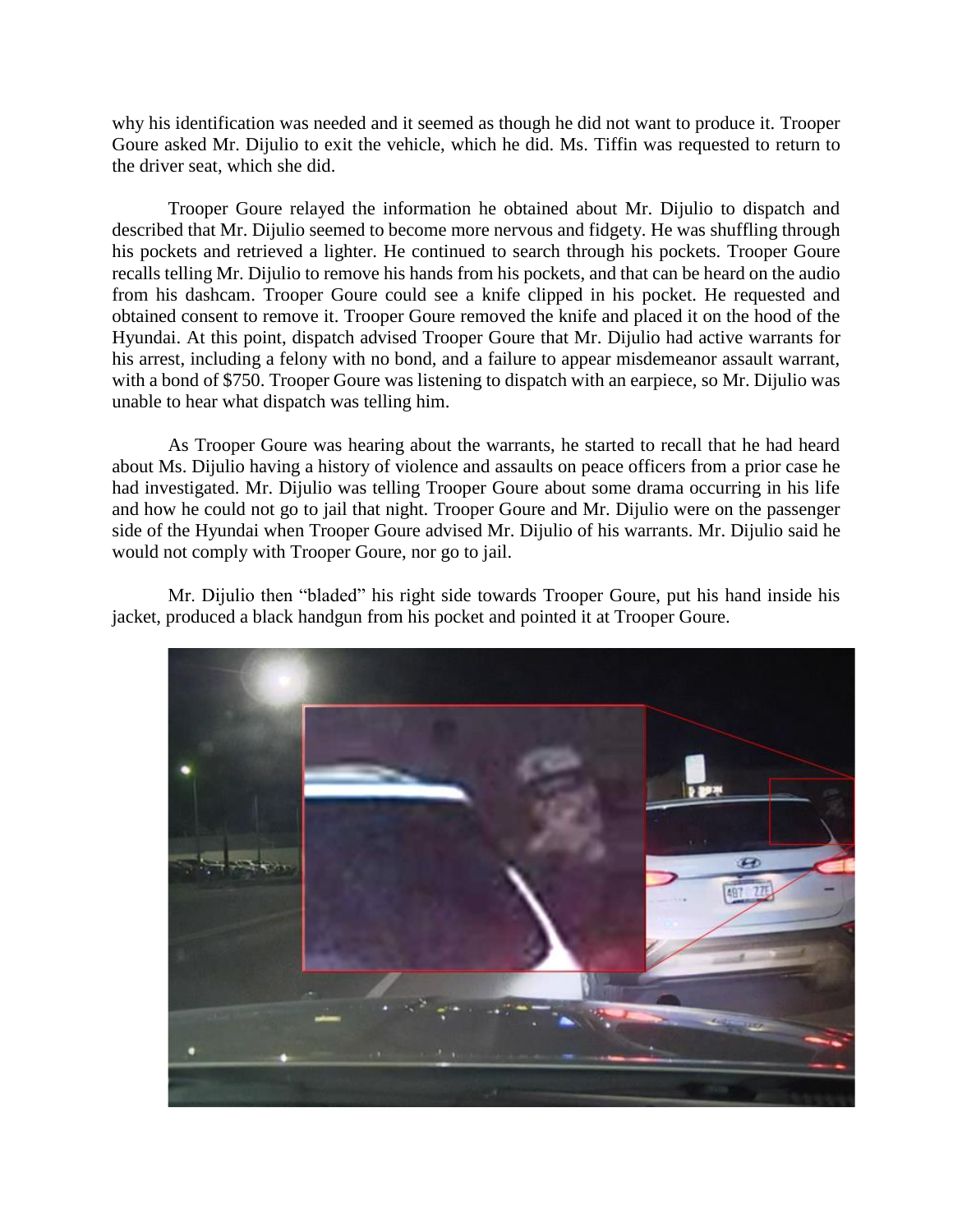Trooper Goure unholstered his duty weapon and yells "Drop the gun! Drop the gun!" and then Trooper Goure fired three .40 caliber rounds at Mr. Dijulio, missing with all three shots. Mr. Dijulio retreated to the front of the Hyundai and Trooper Goure moved to the back of the Hyundai. Trooper Goure airs "shots fired." Mr. Dijulio continued to hold the gun in a low ready position while Trooper Goure yells "put the gun down, put the gun down"



Mr. Dijulio then moved back to his original position, while Trooper Goure continues to keep the Hyundai between them, and yells "Show me your hands, put your hands up, put the gun down, put the gun down, put the gun down, put the gun down."

During the time that the trooper is yelling, Mr. Dijulio can be overheard saying "just let me walk away." Ms. Tiffin remained in the driver seat of the vehicle. Mr. Dijulio ran north on 1st Street and then went east in the north alley of Gunnison Avenue. Trooper Goure aired shots were fired and gave a description of Mr. Dijulio. Trooper Goure stayed with Ms. Tiffin until Trooper Carnes and other law enforcement arrived. A K-9 unit was utilized to track Mr. Dijulio.

While police and deputies were searching for Dijulio, Paige Schlake (DOB 7/8/68), called from 328 Gunnison Avenue and told Dispatch a man with a black gun broke into her home and was inside her kitchen. Ms. Schlake's husband escorted the man out of their backdoor and told him to leave. The Schlakes had never seen the man before, he did not have permission to be in their home, and he scared them by possessing the firearm, although he did not point it at either of them. The Schlake's 5-year-old son was asleep in a bedroom close to the kitchen. Paige Schlake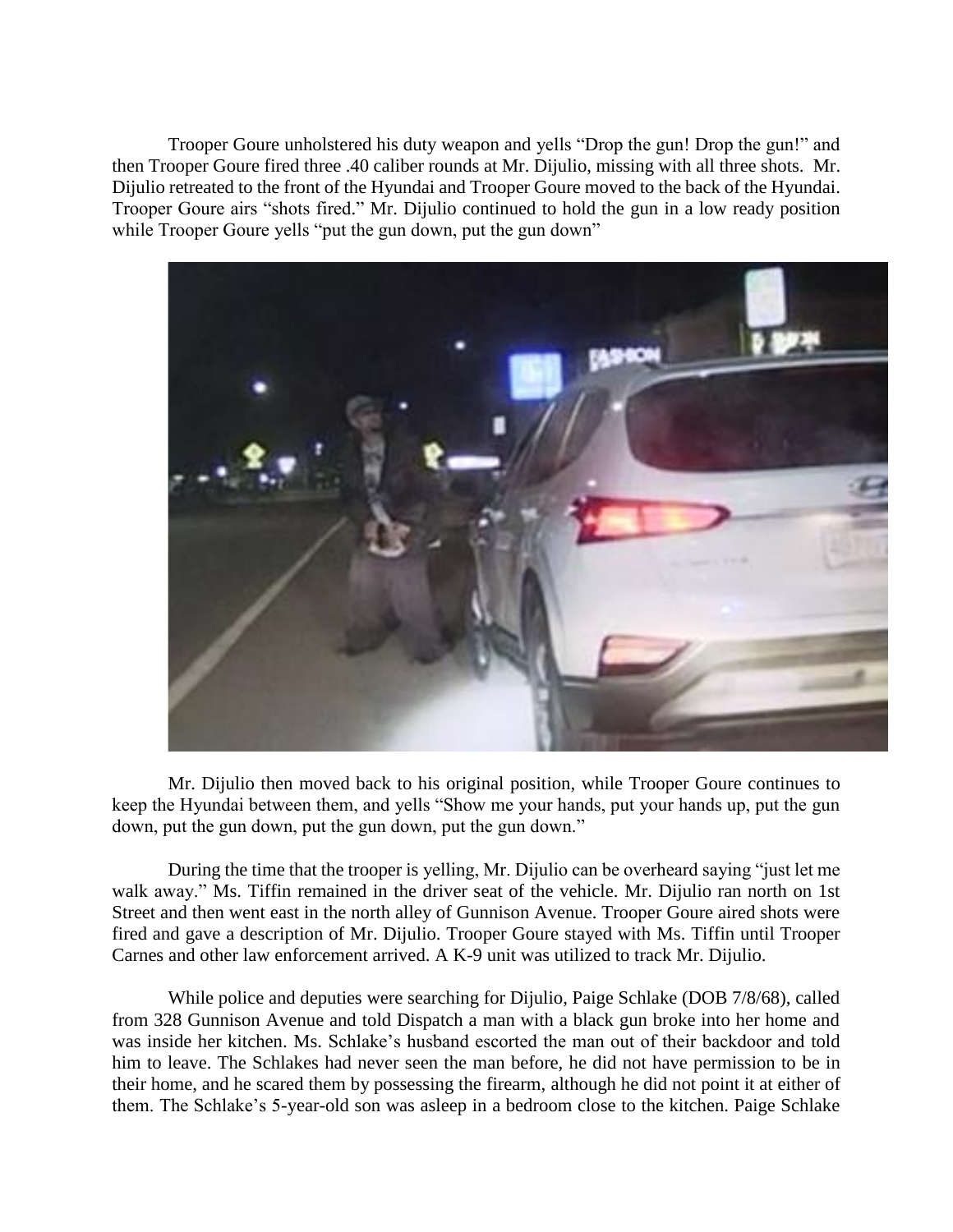added, when she confronted the man about why he was in her kitchen, he said the cops just shot at him; she said the man was holding the gun in his right hand near his waistline.

At approximately 2350 hours, Police contacted Mr. Dijulio near 4th Street and Gunnison Avenue. Mr. Dijulio was not compliant with police orders. Mr. Dijulio advised he had a gun and told officers to shoot him. Mr. Dijulio was live streaming the apprehension on Facebook Live. Mr. Dijulio was bit by the police K-9 and tased before being taken into custody. A black 9mm Taurus handgun was recovered from Dijulio after he was tased.



## **APPLICATION OF THE LAW**

Colorado law permits deadly physical force to be used if a person reasonably believes that a lesser degree of force is inadequate, and the actor has reasonable grounds to believe, and does believe, that he or another person is in imminent danger of being killed or receiving great bodily injury. C.R.S. § 18-1-704(2).

In Colorado, deadly physical force used in defense of yourself or others has two equally important components. The first is a subjective component requiring that the actor himself, here Trooper Goure, actually believed that he or another was in imminent danger of death or great bodily injury, and that deadly force was required. The second component is an objective component; that the actor's actual belief was also a reasonable belief.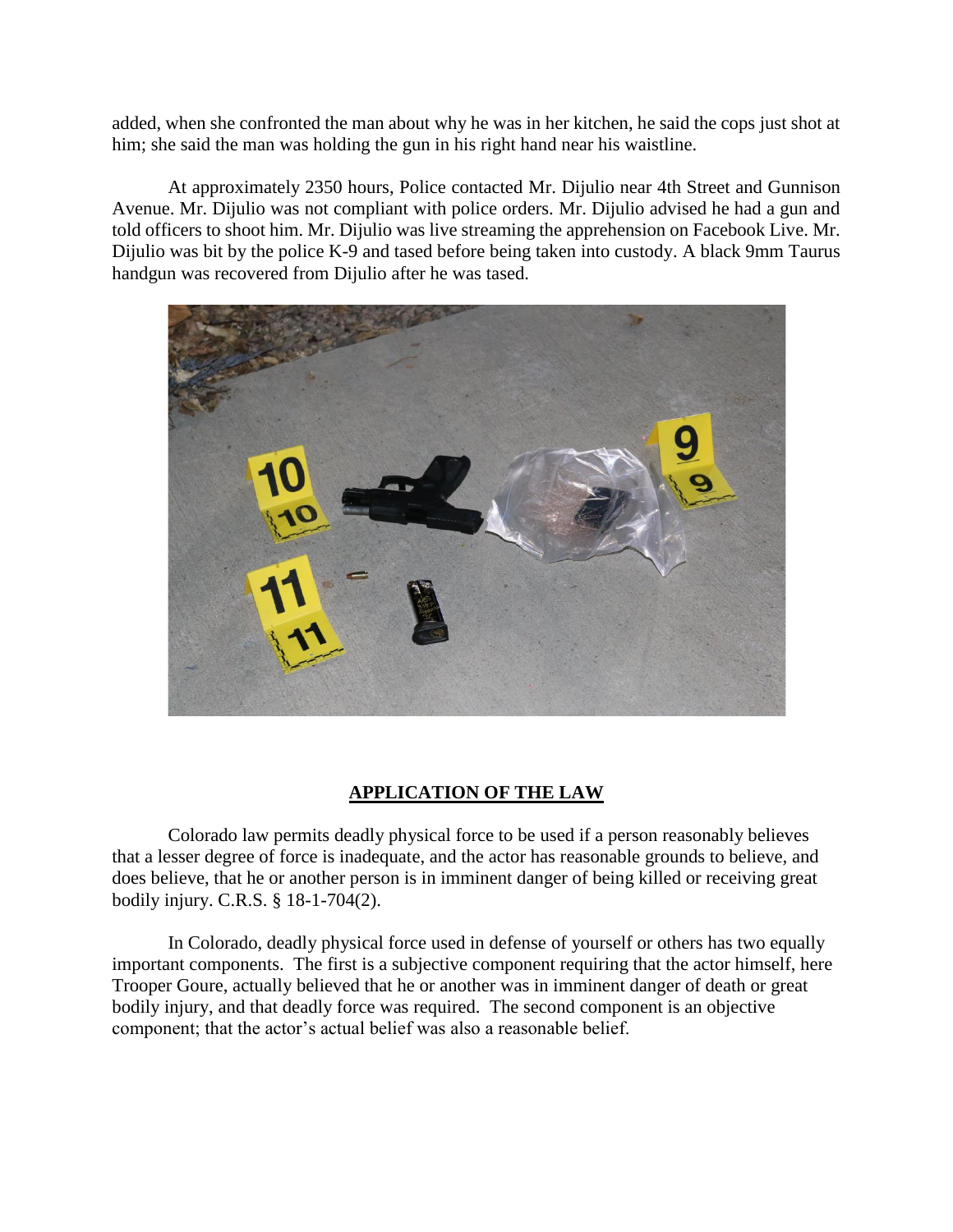#### **Subjective belief of Trooper Goure**

In addition to the description of the events described earlier in these findings, Trooper Goure remembered telling Mr. Dijulio that he was being arrested for his outstanding warrants. He also remembered in an earlier investigation that he learned of Mr. Dijulio having a violent history. He described in the earlier case that he had interviewed the daughter of the registered owner of a vehicle, attempting to find out who was involved in the case. The daughter told him "if I had to guess it would be John DeJulio, he's violent, he's crazy, she showed me his Facebook posting and stuff like that. She's like he's not a good dude, he carries a gun, he's assaulted cops."

Trooper Goure made further statements about his state of mind in his interview. At one point he stated:

"He was about at the passenger side mirror, um-when I decided I can't wait for a bullet to hit me. I got to, I got to fire."

"I mean to see a barrel pointed at you it's scary."

When asked what he thought might happen, he said "I mean I, I honestly thought like why, why hasn't, why haven't I been hit yet? Like it took me, that's why I say it took me like a minute or second to say, "drop the gun." Because of like, am I even hit? Like am I hit yet. So, I mean it took a, took a second to realize I'm not hit yet, but he still got it pointed at me. And if I don't, if I don't shoot I may not, I may not get the opportunity to defend myself if I waited any longer..... Like I said I don't feel like I could wait another half second where I am not 626 going to get the opportunity to defend myself. Because he's going to shoot it."

All of this leads to my conclusion that Trooper Goure subjectively believed that he was in imminent danger of being killed or receiving great bodily injury, and that no lesser degree of force would have been feasible or adequate.

#### **Objective reasonableness of the belief**

Turning now to the objective reasonableness of this belief, it is readily apparent that any jury would conclude that a reasonable a person would believe that this officer was in imminent danger of being killed by Mr. Dejulio in this situation. Mr. Dejulio had expressed that he was not going to be cooperative with the officer and was not going to go to jail that day. He was nervous and fidgety and kept putting his hands in his pockets. Upon being told he was going to be arrested, he drew a weapon and pointed it at Trooper Goure. Trooper Goure told him to drop the gun, but Mr. Dejulio did not. Objectively, there was no more time to act, without response.

Finally, it is appropriate to consider whether the officer has specialized training that would allow him to make decisions more calmly, or otherwise be able to assess threats properly, without mental distortion due to stress. Trooper Goure has been with the Colorado State Patrol